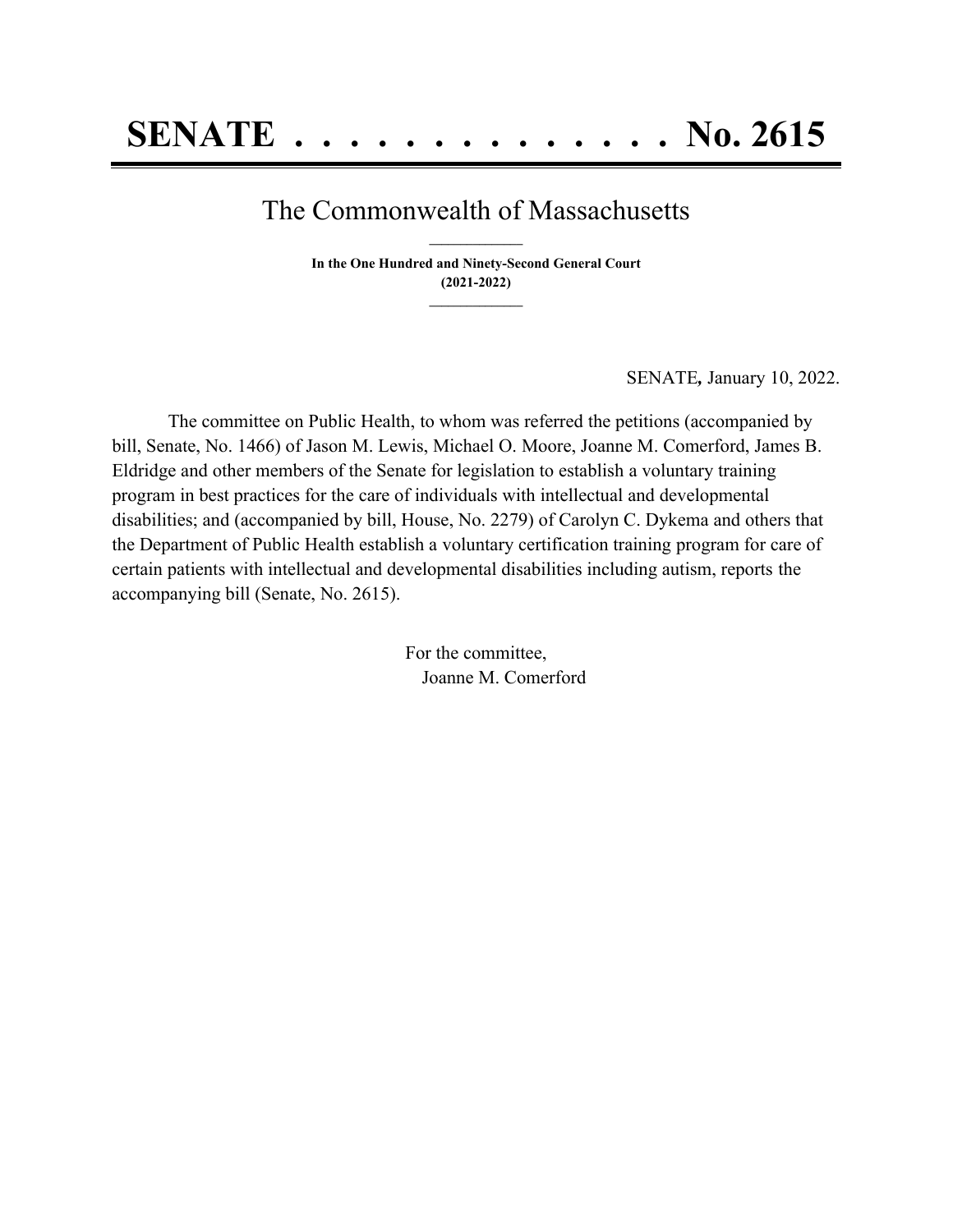FILED ON: 1/8/2022

## The Commonwealth of Massachusetts

**In the One Hundred and Ninety-Second General Court (2021-2022) \_\_\_\_\_\_\_\_\_\_\_\_\_\_\_**

**\_\_\_\_\_\_\_\_\_\_\_\_\_\_\_**

An Act supporting individuals with intellectual and developmental disabilities including autism.

Be it enacted by the Senate and House of Representatives in General Court assembled, and by the authority *of the same, as follows:*

| $\mathbf{1}$   | SECTION 1. Chapter 17 of the General Laws, as appearing in the 2020 Official Edition,            |
|----------------|--------------------------------------------------------------------------------------------------|
| $\overline{2}$ | is hereby amended by adding the following section:-                                              |
| 3              | Section 22.                                                                                      |
| $\overline{4}$ | (a) As used in this section, the following words shall have the following meanings, unless       |
| 5              | the context clearly requires otherwise:                                                          |
| 6              | "Certified training program", a voluntary training and accreditation program, accredited         |
| 7              | by the department pursuant to this section, for medical professionals focusing on instruction of |
| 8              | best practices for the treatment and care of patients with intellectual and developmental        |
| 9              | disabilities, including autism spectrum disorders.                                               |
| 10             | "Department", the department of public health.                                                   |
| 11             | "Director", the director of the department of family health and nutrition, within the            |
| 12             | department of public health.                                                                     |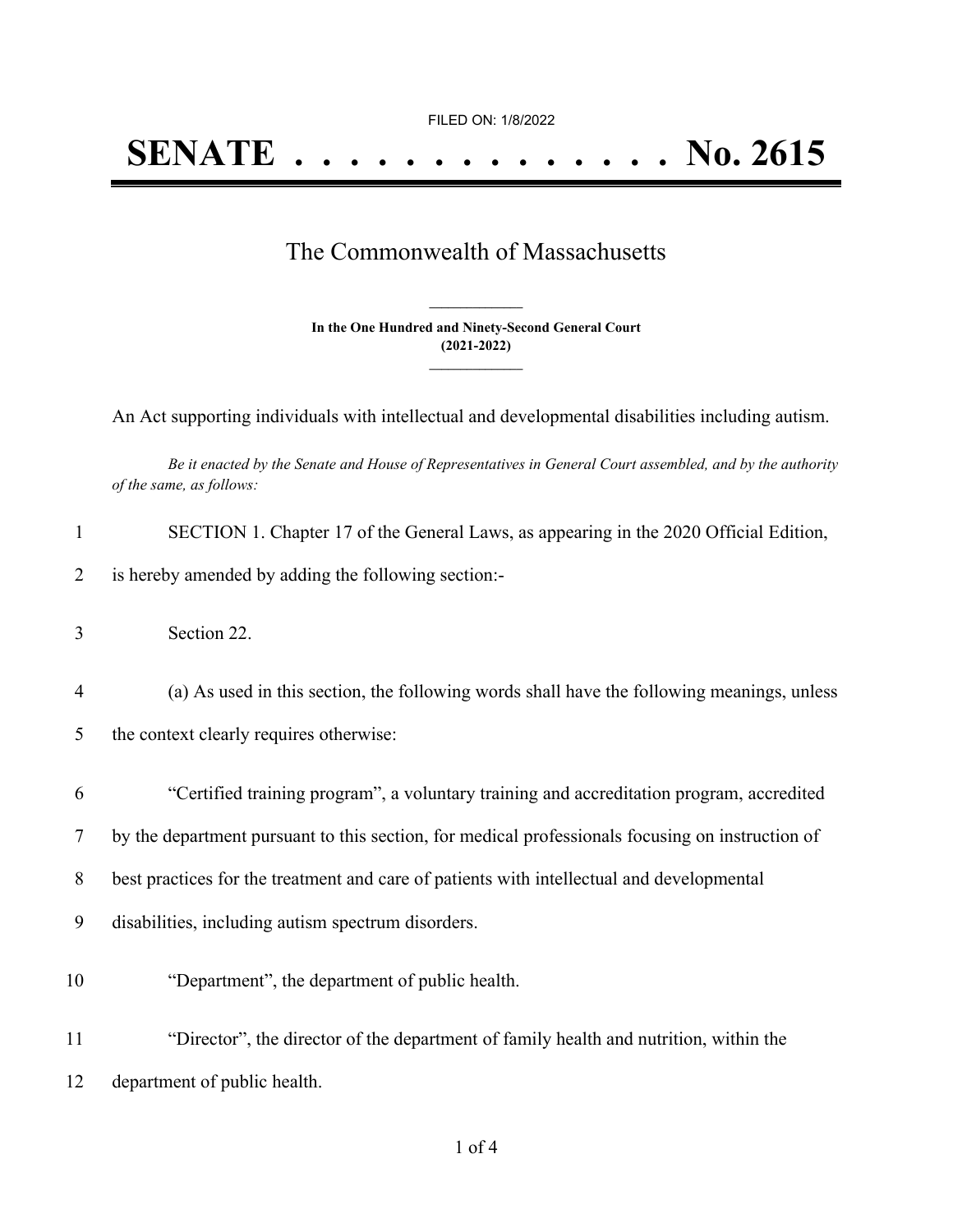| 13 | "Operation House Call", an existing program, developed by The Arc of Massachusetts,                   |
|----|-------------------------------------------------------------------------------------------------------|
| 14 | which teaches young medical professionals essential skills to enhance the health care of persons      |
| 15 | with autism and other intellectual and developmental disabilities that shall serve as the baseline    |
| 16 | training model.                                                                                       |
| 17 | "School" any institution of higher education providing a course of study for students in              |
| 18 | medicine or related fields.                                                                           |
| 19 | (b) In conjunction with the department of developmental services, and the Arc of                      |
| 20 | Massachusetts, the department shall establish and provide for the administration of a voluntary       |
| 21 | certified training program for:                                                                       |
| 22 | (i) medical schools seeking certification under subsection (d)                                        |
| 23 | (ii) nursing schools seeking certification under subsection (d)                                       |
| 24 | (iii) dental schools seeking certification under subsection (d)                                       |
| 25 | (iv) other institutions of higher education with a course of study for medical practitioners,         |
| 26 | including, but not limited to, physicians assistants, dieticians, nutritionists, physical therapists, |
| 27 | dental hygienists, allied mental health and human service professionals seeking certification         |
| 28 | under subsection (d).                                                                                 |
| 29 | (c) The certified program established pursuant to this section shall:                                 |
| 30 | (i) be structured based upon Operation House Call;                                                    |
| 31 | (ii) be offered to participating students on a voluntary basis that is separate from their            |
| 32 | required course of study; and                                                                         |

## of 4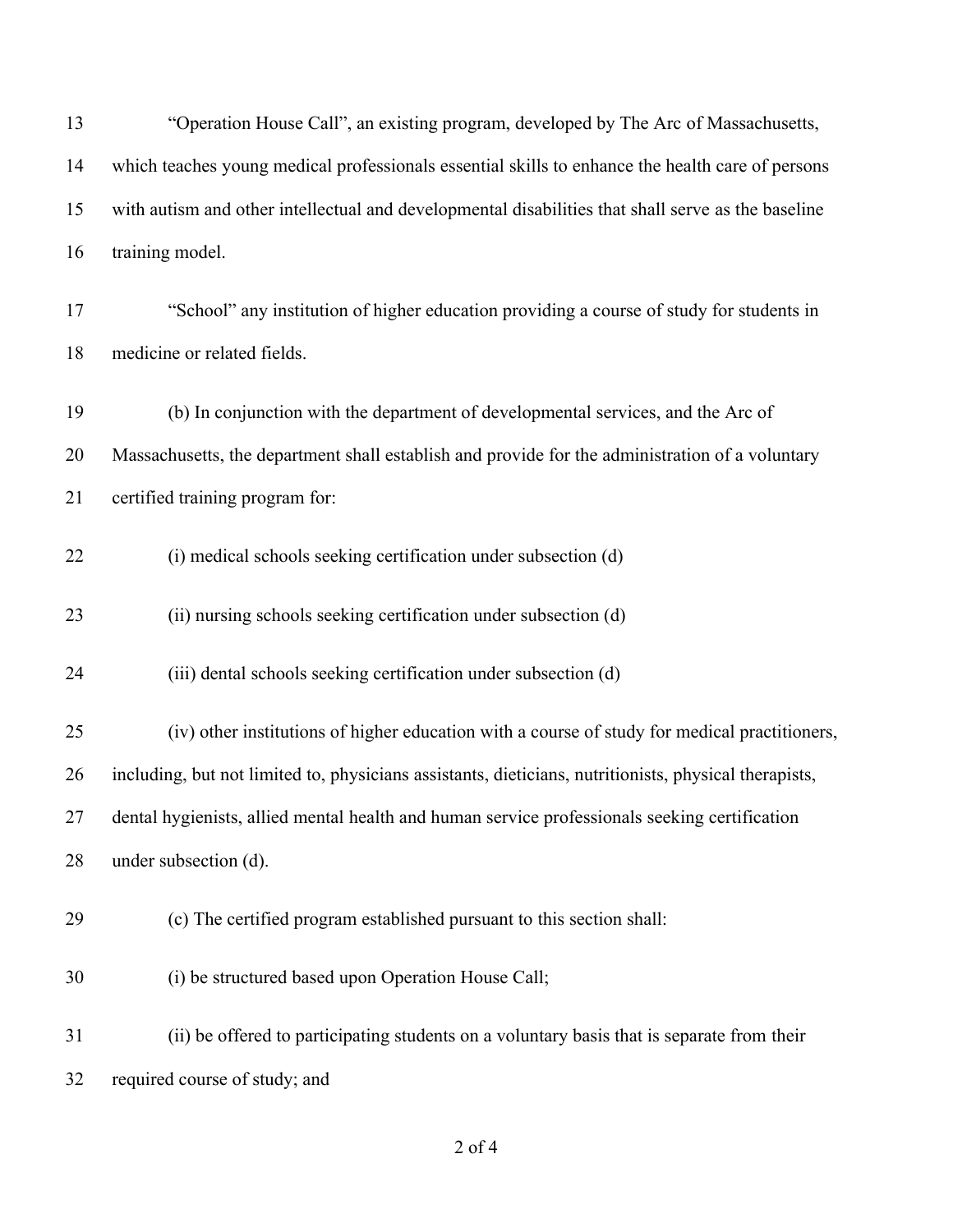(iii) maintain recognized standards and practices that:

| 34 | (A) uphold industry standards for instructing healthcare professionals on best practices             |
|----|------------------------------------------------------------------------------------------------------|
| 35 | for the treatment and care for patients with intellectual and developmental disabilities, including  |
| 36 | but not limited to autism spectrum disorders;                                                        |
| 37 | (B) include didactic classroom instruction, experiential learning, and online learning,              |
| 38 | totaling not less than 6 hours; and                                                                  |
| 39 | (C) address the health care needs of patients with intersecting marginalized identities,             |
| 40 | including those belonging to minority race or ethnic groups, through training content and            |
| 41 | recruitment of diverse program participants.                                                         |
| 42 | (d) The department shall certify that a school offers a certified training program, as               |
| 43 | described in subsection (c), upon receipt and review that:                                           |
| 44 | (i) the school has successfully delivered the certified training program to a sufficient             |
| 45 | number of participating students as mutually agreed upon by the institution and the provider of      |
| 46 | the training; and                                                                                    |
| 47 | (ii) that the program meets the minimum standards and practices, as provided in                      |
| 48 | subsection (c).                                                                                      |
| 49 | (e) The director shall periodically evaluate the quality of training being provided to               |
| 50 | schools seeking certification and the integrity and efficacy of the accreditation program.           |
| 51 | (f) The department shall prepare, publish and disseminate a list of schools certified                |
| 52 | pursuant to this section; provided, however, that the list shall be updated annually. The list shall |